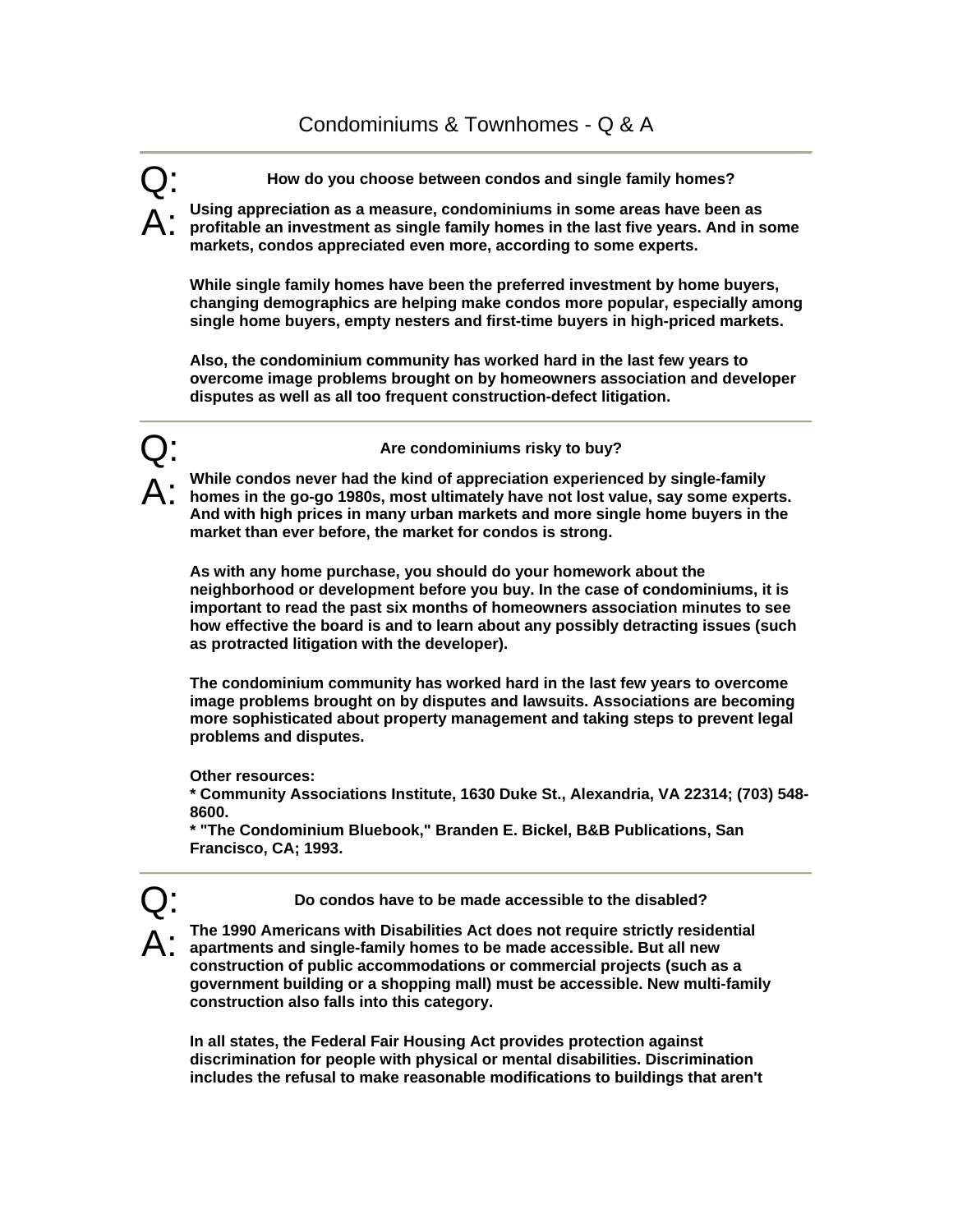**accessible to the disabled.** 

**Two educational brochures, "Housing Rights" and "Discrimination is Against the Law," are available through the Department of Fair Employment and Housing by calling (800) 884-1684.** 

## Q: **Can condos ban smoking?**

A: **A homeowners association's board of directors can restrict smoking if it applies to indoor common spaces such as hallways or recreation rooms. Outdoor spaces are a different story, say legal experts. Any restriction would probably hinge on local laws (i.e. if a city banned smoking outdoors, a homeowners association probably could restrict smoking in its outdoor spaces).** 

**Typical covenants, codes and restrictions (CC&Rs), which govern condo associations, give the board authority to make and enforce reasonable rules for the use of common property. But that would not apply to interior spaces owned by smokers themselves.** 

**Resources:** 

**\* Common-interest development brochure available free from California Department of Real Estate, Book Orders, P.O. Box 187006, Sacramento, CA 95818-7006; (916) 227-0938.** 

**\* Various Internet sites specializing in common-interest developments, such as those operated by the Community Associations Institute and CIDNetworks.** 



Q: **Can a condo association ban nudity?** 

A: **Could you sunbathe in the nude on your own balcony? Not necessarily. In a condominium development, a balcony is not considered private property but common property assigned to your exclusive use but a common area nontheless.** 

**Covenants, codes and restrictions (CC&Rs) usually spell out what activities can and cannot be conducted on common property. Some associations prevent people from barbecuing on their balconies or hanging large plants from the railings. However, the larger issue of regulating personal conduct is not so clear-cut. It literally depends on what side of the fence you're on.** 

**If the sunbather can be seen from a public vantage point -- not by someone who must climb a tree or peer through binoculars -- then the rule probably would be considered reasonable, say legal experts.** 

**Incidentally, there are places where nudity is tolerated but again, only out of public view.** 



Are condos a good investment?

A: **Condominiums have held their value as an investment despite economic downturns and problems with some associations. In fact, condos have appreciated more in the last few years than when they first came on the scene in the late 1970s and early 1980s, experts say.** 

**While there are lots of reports about homeowners association disputes and**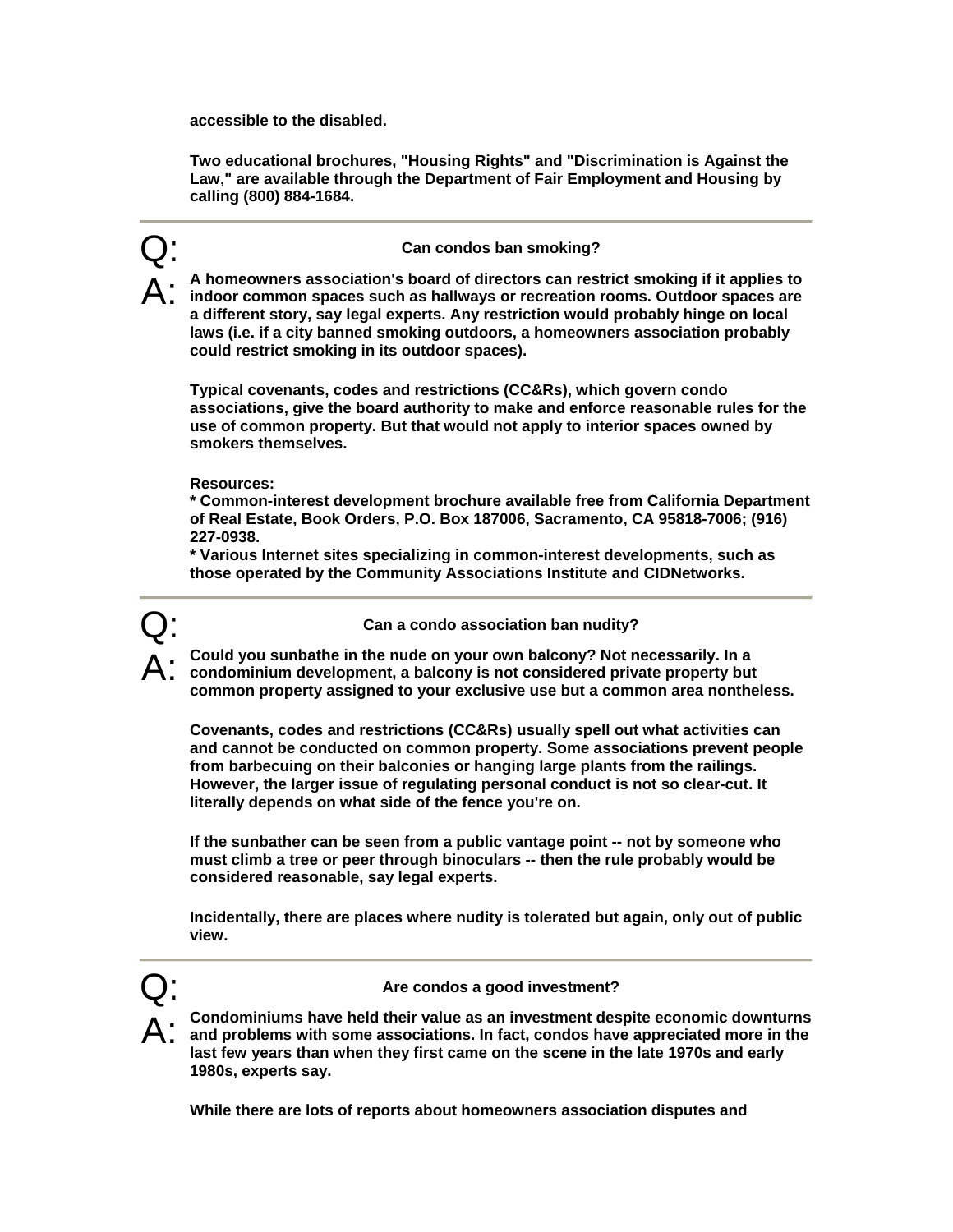**construction-defect problems, the industry has worked hard to turn its image around. Elected volunteers who serve on association boards are better trained at handling complex budget and legal issues, for example, while many boards go to great lengths to avoid the kind of protracted and expensive litigation that has hurt resale value in the past.** 

**Meanwhile, changing demographics are making condominiums more attractive investments for single home buyers, empty nesters and first-time buyers in expensive markets.** 

Q: **Where do I get information on condo association laws?** 

- A: **Resources: \* "The Condominium Bluebook" by Branden E. Bickel, B&B Publications, San Francisco, CA; 1994; call (415) 433-1233).** 
	- **\* Community Associations Institute, Alexandria, VA; (703) 548-8600.**

Q: **Where do I get information on condos?** 

A: **The major interest group for condominium projects and other so-called common-intereset developments is the nonprofit Community Associations Institute,1630 Duke St., Alexandria, VA 22314; (703) 548-8600. Also, check the Internet where CAI operates an informative site as does CIDNetworks.** 

Are one-bedroom condominiums a good investment?

- A: **One-bedroom condominiums historically have not been considered as good an investment as condos with two bedrooms or more. But in high-cost markets, such as Manhattan or the San Francisco Bay Area, one-bedroom condos have proven to be equally good investments. Helping that along are changing demographic trends. With more single home buyers in the market today than at any time in history, there is more demand for one-bedroom condos.**
- 

Q: **How do I figure out the homeowners association?** 

A: **Learn everything you can about the homeowners association before you buy into a development governed by one. The association's financial, political and legal conditions are very important to your investment and quality of life.** 

**When run properly, homeowners associations maintain the common grounds and keep civility in the complex. If you follow the rules, the association should not intrude on your privacy or cost you too much in association dues.** 

**Poorly managed associations can drag down property values and make living there difficult for residents. Start by studying the association's covenants, codes and restrictions, or CC&Rs, and find out if you can live by them. For example, if the rules prohibit loud music after a certain hour and you like to play your CDs late at night, this may not be the place for you. Don't move in thinking you can get away with violating the rules or change them later because you may find yourself in turmoil with determined neighbors firmly in control of the association board.** 

**Find out all you can about the association's finances. Beyond reviewing the budget, talk to the association treasurer and find out if dues are expected to increase and if**